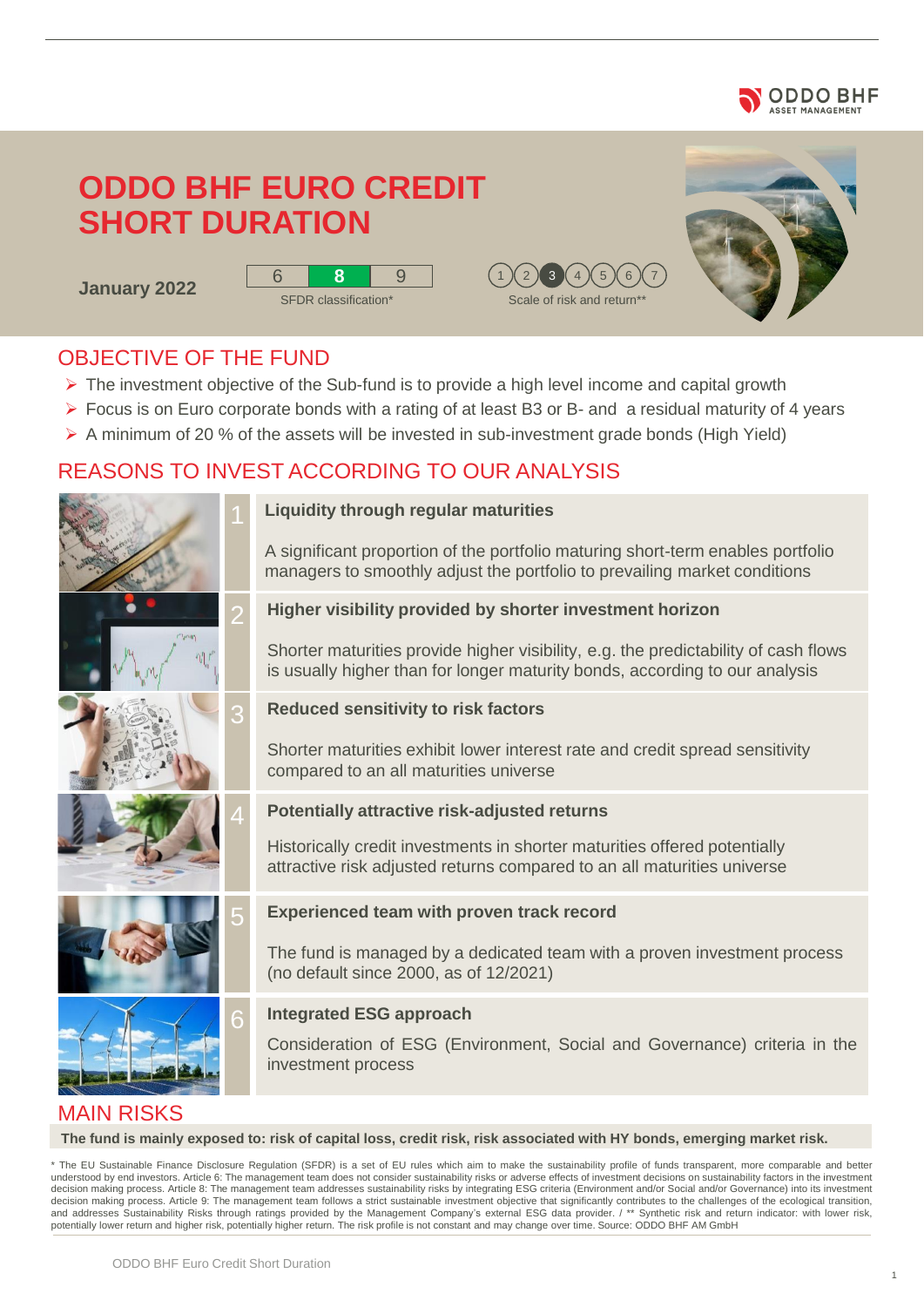

# The case for Euro Credit Short Duration



#### **According to our analysis:**



Short Duration Credit² with low interest rate sensitivity and potentially attractive yield relative to duration<sup>4</sup>



#### **Past performance is not a reliable indication of future return and is not constant over time. The Fund presents a risk of capital loss.**

This information is provided for illustrative purposes only and should not be construed as investment advice. <sup>1</sup> Based on the Portfollio of ODDO BHF Euro Credit Short Duration. ² 70% BofAML Euro High Yield 2-4, Index, 30% 1-3 Year BofAML Euro Corporate Index. ³ High Yield ex-Financials: BofAML Euro High Yield Fixed Floating Rate ex Financials Constrained Index. <sup>4</sup> The Yield to Maturity (YtM) is the estimation at a certain date of the expected rate of return of a bond portfolio if the securities are held to maturity. It does by no means constitute a promised return. It can, therefore, be affected by interest rate risks, default risks, reinvestment risks and the fact that bonds may not be held until maturity. Sources: Bloomberg, Markit, ODDO BHF AM GmbH, data as of 12/2021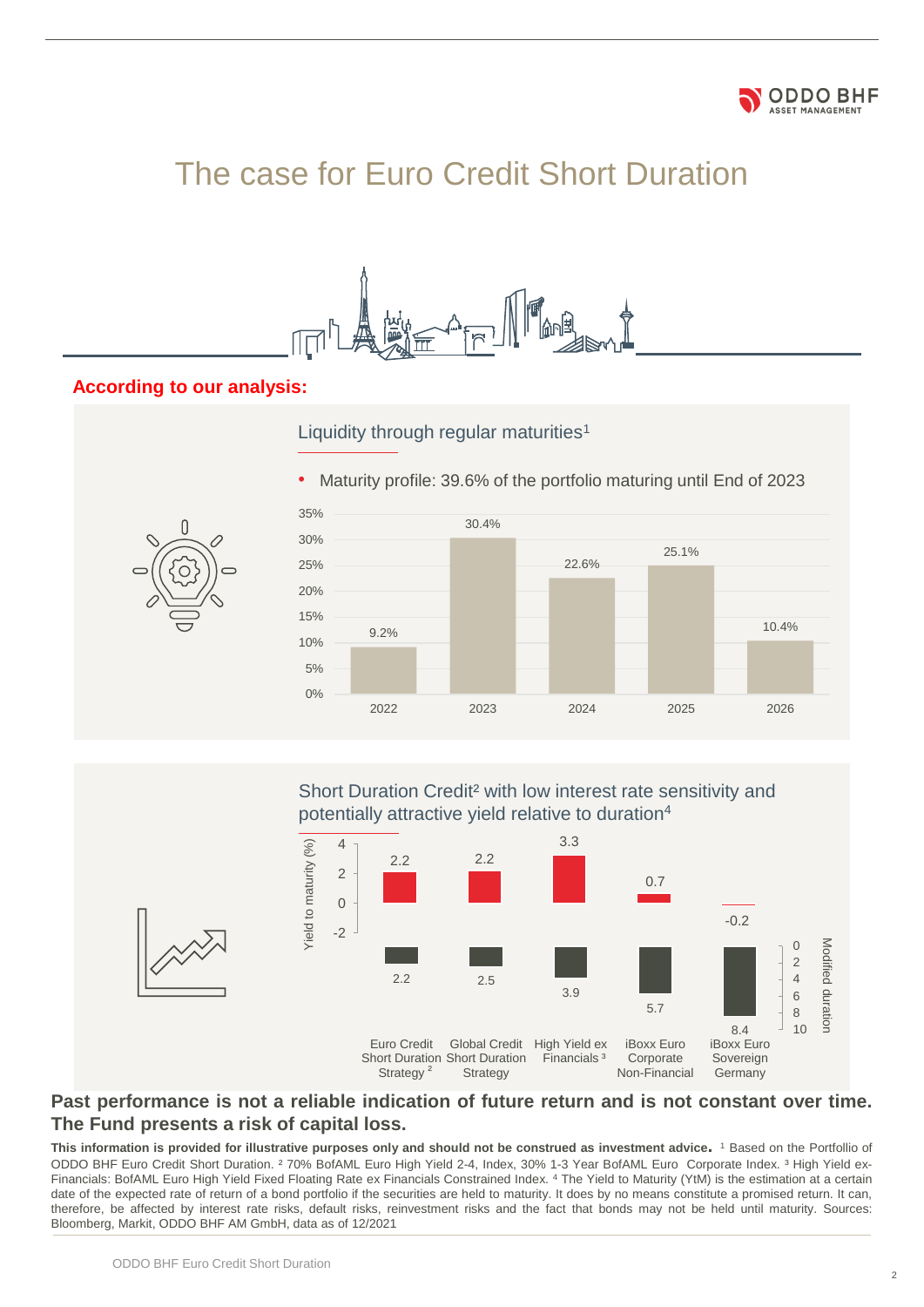

# The case for Euro Credit Short Duration



#### **According to our analysis:**



#### Shorter maturities exhibit lower spread sensitivity



#### **Past performance is not a reliable indication of future return and is not constant over time. The Fund presents a risk of capital loss.**

This information is provided for illustrative purposes only and should not be construed as investment advice.<sup>1</sup> Illustration based on a High Yield bond issued in 07/2014 and maturing 12/2019 <sup>2</sup> Bond price in EUR, development of two High Yield bonds maturing in 03/2022 **and 03/2027, respectively.** Sources: Bloomberg, Markit, ODDO BHF AM GmbH | Source: Bloomberg, ODDO BHF AM GmbH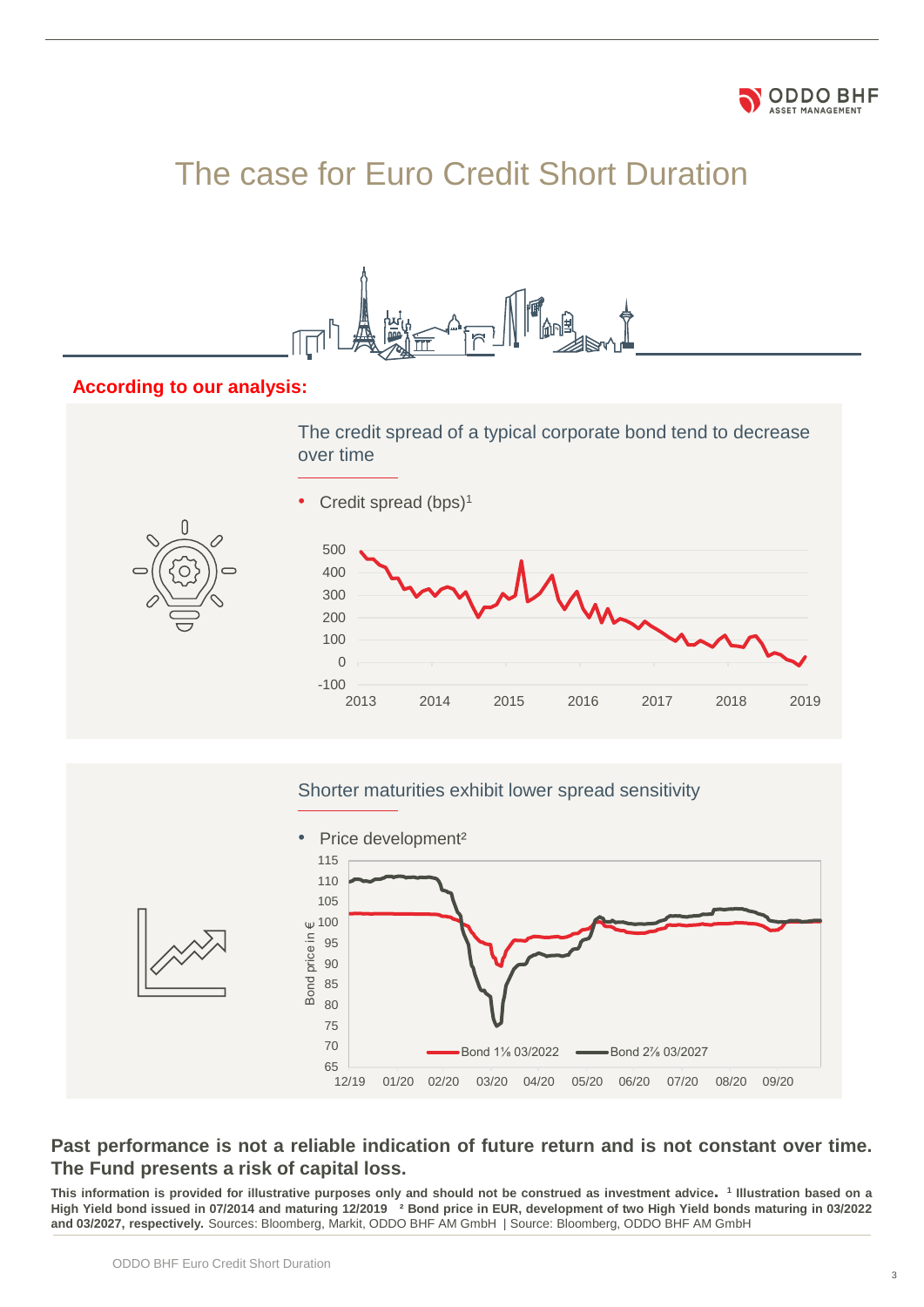# ODDO BHF Euro Credit Short Duration Management team, philosophy & process

#### **Management team**



**Alexis Renault** Head of High Yield, ODDO BHF AM GmbH



experience



**Haiyan Ding, CFA** Portfolio Manager/Analyst HY, ODDO BHF AM GmbH

27 years investment



14 years investment experience



**with 18 investment experts covering IG Credit & HY Credit**



**with an average investment experience of 13 years**

### **Investment philosophy**



➢ Identify issuers which are expected to maintain sufficient liquidity until maturity



 $\triangleright$  To achieve the objective of capital appreciation and income in positive markets

**ODDO BHF** ASSET MANAGEMEN



 $\triangleright$  To attempt to limit the drawdown in turbulent markets



 $\triangleright$  The objective to avoid default as a key priority



### **Investment Process**

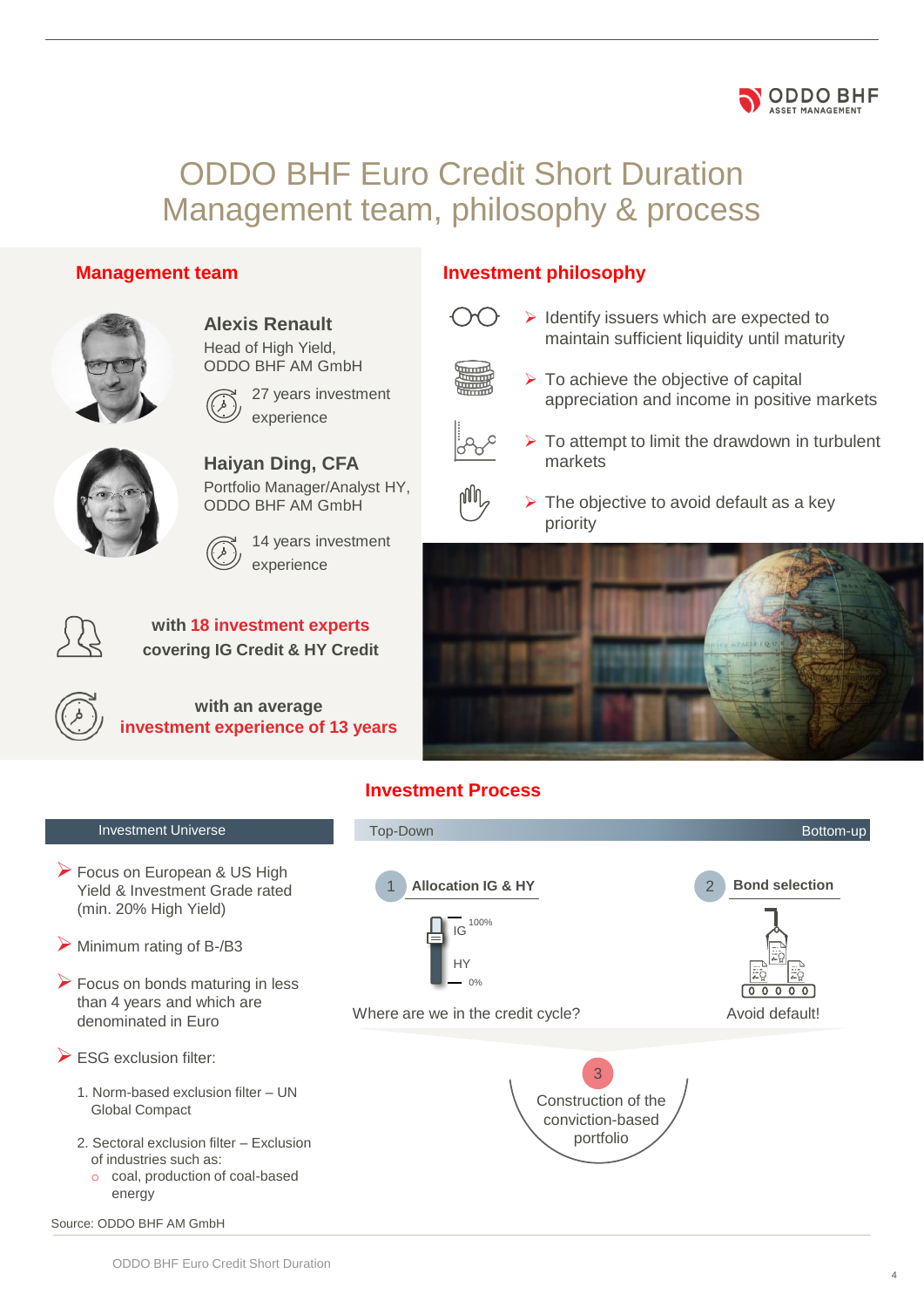#### **ODDO BHF** ASSET MANAGEMENT

## ODDO BHF Euro Credit Short Duration Performance & Portfolio overview



#### **This information is provided for illustrative purposes only and should not be construed as investment advice.**

<sup>1</sup>The Yield to Maturity (YtM) is the estimation at a certain date of the expected rate of return of a bond portfolio if the securities are held to maturity. It does by no means constitute a promised return. It can, therefore, be affected by interest rate risks, default risks, reinvestment risks and the fact that bonds may not be held until maturity. Source: ODDO BHF AM GmbH, data as of 31/12/2021